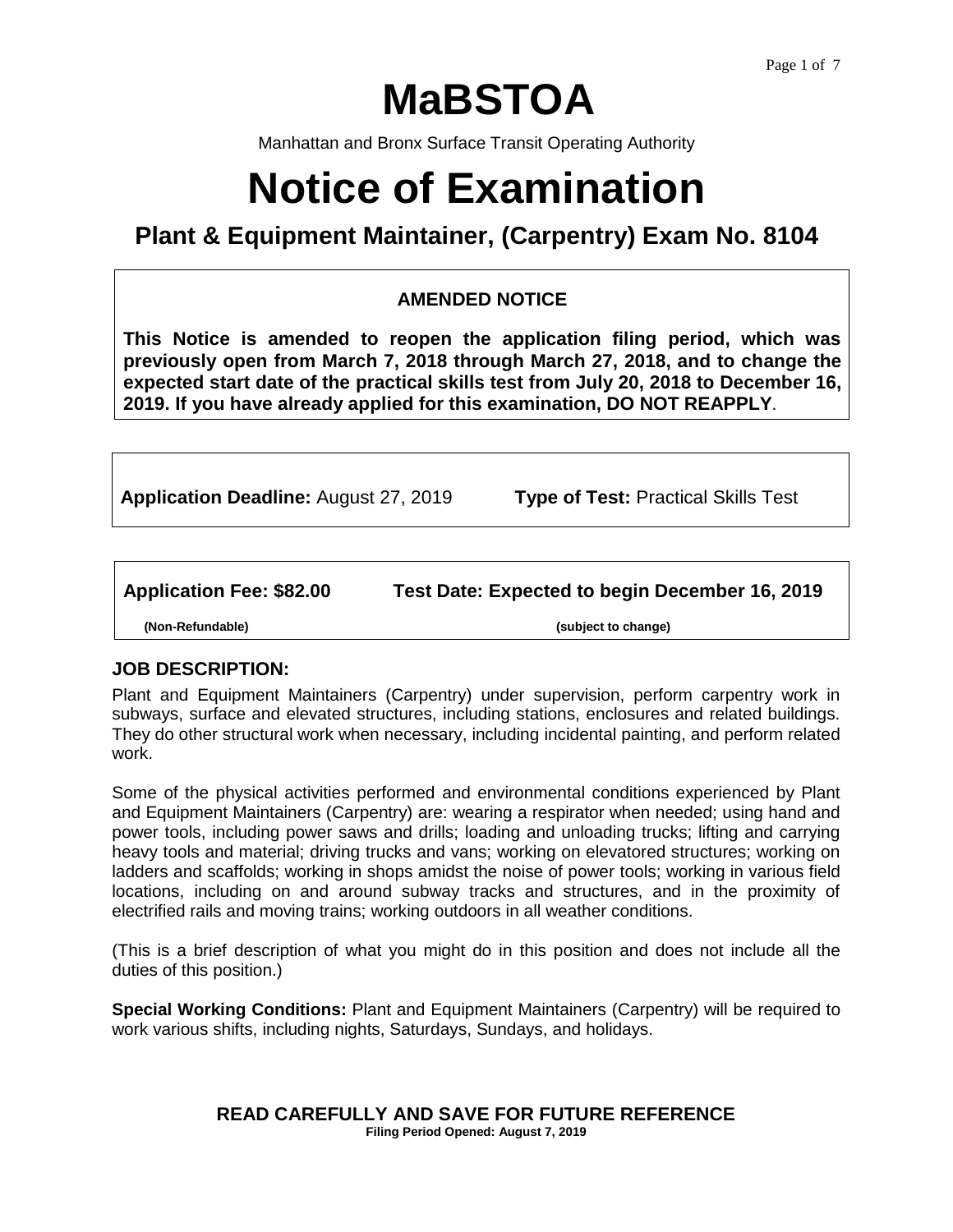## **THE SALARY:**

The current assignment rate is \$31.8124 per hour for a 40-hour week with increments to \$37.2499 after five years. In addition, Plant and Equipment Maintainers (Carpentry) receive night and weekend differentials, paid holidays, vacation and sick leave, a comprehensive health plan and pension plan.

## **HOW TO QUALIFY:**

**Education and Experience Requirements:** By the last day of the application period you must have:

- 1. Three years of full-time satisfactory experience at the journey-level as a carpenter or closely related trade; or
- 2. At least two years of the experience as described in "1" above, plus graduation from a recognized trade school, technical school, vocational high school, or community college with a major course of study in carpentry or closely-related trades.

You are responsible for determining whether you meet the qualification requirements for this examination prior to submitting the application. If you are marked "Not Qualified," your application fee will **not** be refunded and you will **not** receive a score.

## **REQUIREMENTS TO BE APPOINTED:**

**Driver License Requirement:** At the time of consideration of appointment to Plant and Equipment Maintainer (Carpentry), you must possess a motor vehicle driver license valid in the state of New York. If you have moving violations, license suspensions or an accident record, you may be disqualified. This license must be maintained for the duration of your employment in this title.

**Medical Requirements:** Eligibles are subject to a qualifying medical examination. Eligibles will be rejected for any medical condition that impairs their ability to perform the duties of this job in a reasonable manner.

**Drug Screening Requirement:** You must pass a drug screening in order to be appointed and if appointed, you will be subject to random drug and alcohol tests for the duration of your employment. Additionally, if you have tested positive on a drug and alcohol test or had a refusal to the test during pre-employment or while employed by a Federal DOT-regulated employer during the applicable period, you must have completed the Substance Abuse Professional (SAP) process required by federal law in order to be appointed to this safety sensitive position.

**Residency:** New York City residency is not required for this position.

**English Requirement:** Candidates must be able to understand and be understood in English.

**Proof of Identify:** Under the Immigration Reform and Control Act of 1986, you must be able to prove your identity and your right to obtain employment in the United States prior to employment with New York City Transit/MaBSTOA.

#### **READ CAREFULLY AND SAVE FOR FUTURE REFERENCE Filing Period Opened: August 7, 2019**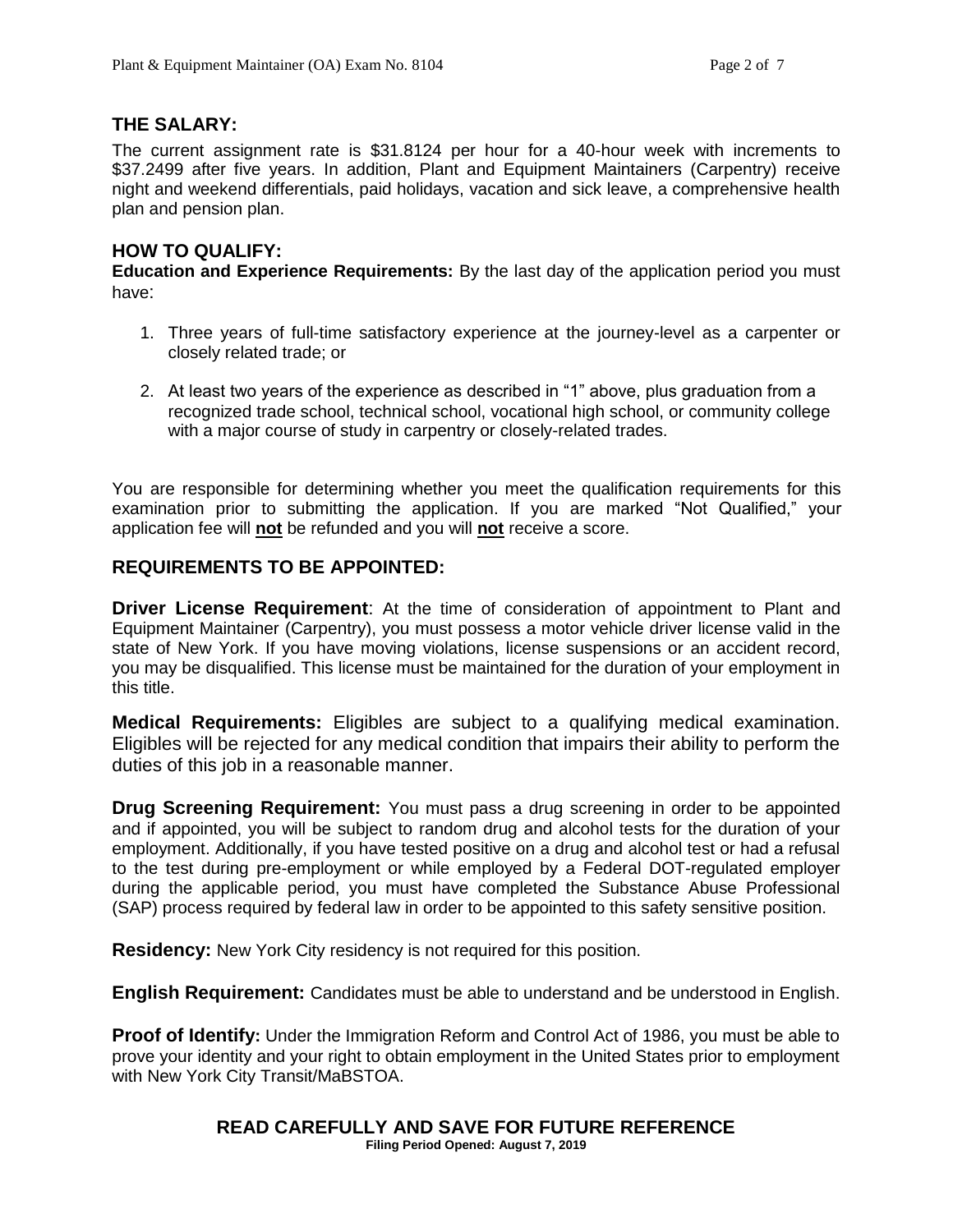## **HOW TO OBTAIN AN APPLICATION:**

During the application period, you may obtain an application for this examination online (see the "HOW TO SUBMIT AN APPLICATION" section[s] below) or in person at the MTA Exam Information Center, as indicated below.

**MTA EXAM INFORMATION CENTER:** Open Monday through Friday, from 9 AM to 5 PM, in the lobby at 180 Livingston Street, Brooklyn, New York. Directions: take the A, C, F or R trains to the Jay Street Metro-Tech Station or, the 2 or 3 train to the Hoyt Street Station.

## **REQUIRED FORMS:**

- **1. Application:** Make sure that you follow all instruction with your Application, including payment of fee. Save a copy of the instructions for future reference.
- **2. Education and Experience Test Paper:** Write your social security number in the box at the top of each page, and the examination title and number in the box provided. This form must be filled out completely and in detail for you to receive your proper rating.
- **3. Foreign Education Fact Sheet (Required only if you need credit for your foreign education for this examination):** If you were educated outside the United States, you must have your foreign education evaluated to determine its equivalence to education obtained in the United States. The services that are approved to make this evaluation, as well as instructions on how to submit his evaluation are listed in the Foreign Education Fact Sheet included with your application packet. When you contact the evaluation service, ask for a "document-by-document" (general) evaluation of your foreign education.

## **HOW TO SUBMIT AN APPLICATION AND PAY THE APPLICATION FEE**

If you believe you meet the requirements in the "How to Qualify" section and you are not requesting a Fee Waiver, **you may apply by mail or online**. Applicants who wish to request a Fee Waiver should refer to the "How to Submit an Application When Requesting a Fee Waiver" section below. MTA New York City Transit will **not** accept *Applications* in person.

#### **Applications by mail must:**

- 1. Include all of the required forms, as indicated in the "Required Forms" section above.
- 2. Be postmarked by the last day of the application period.
- 3. Be mailed to the address in the "Correspondence" section of this notice.
- 4. Include the appropriate fee in the form of a money order.

#### **The Money Order (Postal Money Order preferred) must:**

- 1. Be made payable to MTA New York City Transit.
- 2. Be valid for one year.
- 3. Have the following information written on it: your name, home address, the last four digits of your social security number, and the exam title and exam number.

Save your money order receipt for future reference and proof of filing an *Application*.

**Cash and personal checks will not be accepted**.

## **READ CAREFULLY AND SAVE FOR FUTURE REFERENCE**

**Filing Period Opened: August 7, 2019**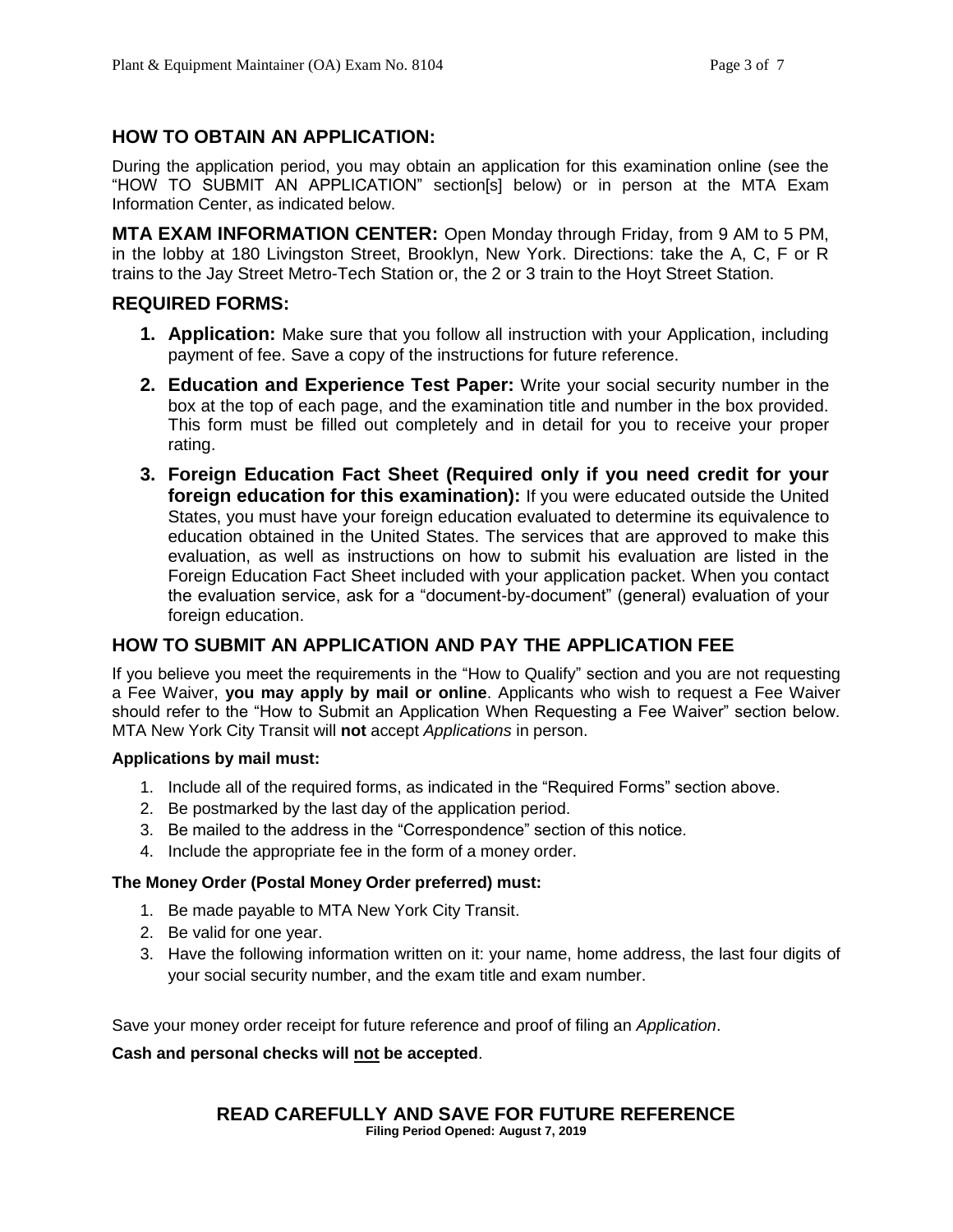## **HOW TO SUBMIT AN APPLICATION AND PAY THE APPLICATION FEE** (Continued)

#### **Online Applications**:

- 1. Apply using www.mymta.info/exams by the last day of the application period.
- Note: The application system may not function properly with mobile devices or tablets. For best results when applying, please use Internet Explorer, open a new window, and avoid having multiple tabs open on the same window.
- 2. To apply, log into your existing account, or create an account if you do not yet have one.
- 3. Follow the steps to submit an application.
- 4. A confirmation number will appear on the same page after submitting your application (Save this number for future reference).
- 5. Below the confirmation number, a Pay Examination Fee button will appear for you to click to open the payment page.
- 6. A major credit card or a bank card associated with a bank account must be used when paying the application fee.
- 7. You will be sent a confirmation email after you submit payment for the application fee (Save this email for future reference).

Note: If you experience difficulty paying the application fee online, please refer to the Online Payment Tutorial here: http://web.mta.info/nyct/hr/forms\_instructions.htm.

IMPORTANT: Your application submission confirms that you have read this Notice of Examination, including any test dates and the requirements to compete in this exam. Computers with internet access are available on a limited basis at branches of the New York Public Library, the Brooklyn Public Library and the Queens Library to patrons with a valid library card.

**Application Fee:** This fee is generally not refundable. Under special circumstances, you may be entitled to a refund. You should refer to the Department of Citywide Administrative Services ("DCAS") General Exam Regulations to determine if you are entitled to a refund prior to requesting a refund. You can refer to the bottom of the last page of the Notice of Examination for instructions on how to obtain a copy of the DCAS General Exam Regulations.

## **HOW TO SUBMIT AN APPLICATION WHEN REQUESTING A FEE WAIVER**

Applicants who wish to request a Fee Waiver must obtain an *Application* in person at the MTA Exam Information Center as indicated above and must submit the *Application* by mail to the address in the Correspondence section below **by the last day of the application period**.

MTA New York City Transit will not accept applications in person. Additional information on requesting an application fee waiver is available with the *Application.*

## **ADMISSION LETTER**

An *Admission Letter* will be mailed to you about 10 days before the start date of the practical skills test. If you do not receive an *Admission Letter* at least 4 days before the test date, you may obtain a duplicate letter at the MTA Exam Information Center located in the lobby of 180 Livingston Street, Brooklyn, NY 11201, Mondays through Fridays, 9 AM to 3 PM. A paper copy of the *Admission Letter* is your ticket for admission to the test.

#### **READ CAREFULLY AND SAVE FOR FUTURE REFERENCE Filing Period Opened: August 7, 2019**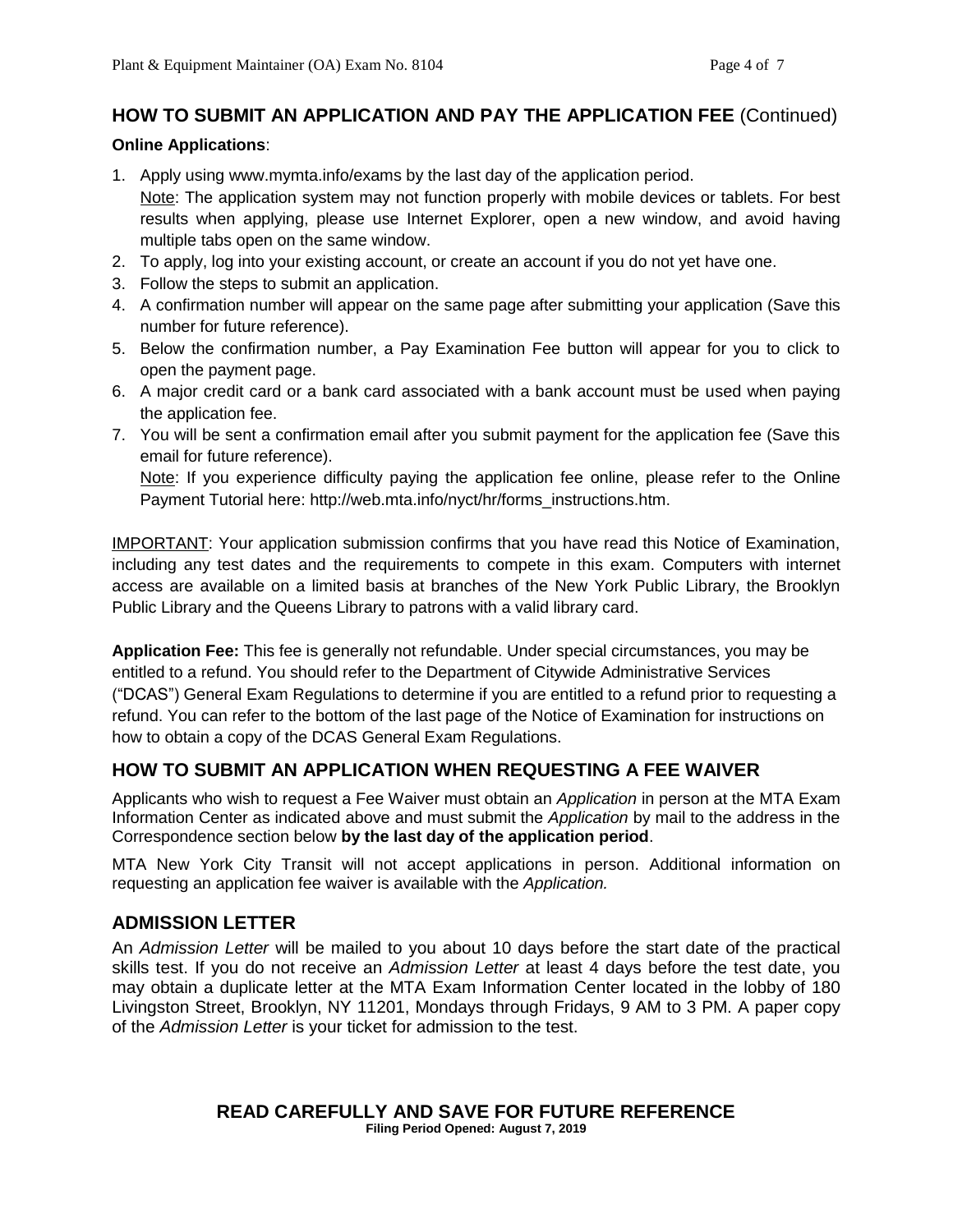## **THE TEST**

You will be given a competitive practical skills test. A score of 70 is required to pass. Your score on the practical skills test will determine 100% of your final score. Only those candidates who are found qualified on the education and experience requirements will be summoned to take the competitive practical skills test.

The competitive practical skills test is designed to measure the candidate's knowledge and abilities in the carpentry trade.

## **TEST ADMINISTRATION GUIDELINES:**

**Warning:** You are not permitted to enter the test site with cellular phones, beepers, pagers, cameras, portable media players, or other electronic devices. Calculators are permitted: however, they must be hand-held, battery or solar powered, numeric only. Calculators with functions other than addition, subtraction, multiplication and division are prohibited. Electronic devices with an alphabetic keyboard; or with word processing or date recording capabilities such as planners, organizers, etc. are prohibited. If you due bring any of these devices in the building at any time before, during or after the test, you may **not** receive your test results, your test score may be nullified, and your application fee will **not** be refunded.

**Leaving:** you must leave the test site once you finish the test. If you leave the test site after being fingerprinted but before finishing the test, you will not be permitted to re-enter. If you disregard this instruction and re-enter the test site, you may not receive your test results, your score will be nullified, and your application fee will not be refunded.

**Required Identification:** You are required to bring one (1) form of valid (non-expired) signature and photo bearing identification to the practical skills test site. The name that was used to apply for the exam must match the first and last name of the photo ID. A list of acceptable identification documents is provided below. If you do not have an acceptable ID, you may be denied testing. Acceptable forms of identification (bring one) are as follows: State issued driver license, State issued identification card, US Government issued Passport, US Government issued Military Identification Card, US Government issued Alien Registration Card, Employer ID with photo, or Student ID with photo.

#### **THE TEST RESULTS**

If you pass the practical skills test and are found qualified, your name will be place in final score order on an eligible list and you will be given a list number. You will be notified by mail of your test results. As vacancies occur, candidates will be considered for appointment in eligible list order. If you meet all requirements and conditions, you will be considered for appointment when your name is reach on the eligible list.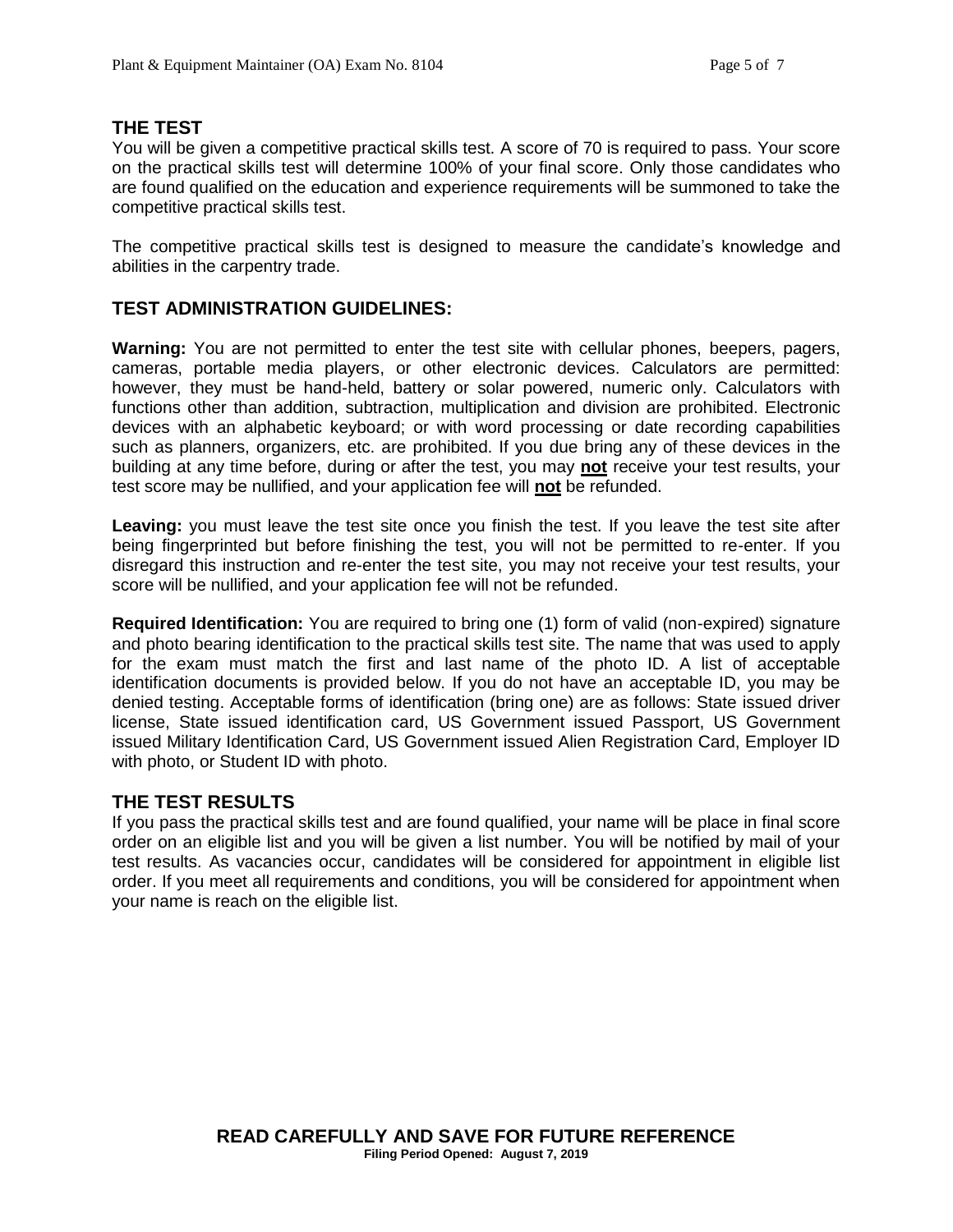## **SPECIAL ARRANGEMENTS**

**Special Test Accommodations:** If you plan to request a special testing accommodation due to disability or an alternate test date due to your religious belief, follow the instructions included with you Application and mail your request to the address found in the "Correspondence Section" below no later than 30 days prior to the scheduled test date.

#### **Make-up Test:**

You may apply for a make-up test if you cannot take the test on the regular test date for any of the following reasons:

- 1. Compulsory attendance before a public body; or
- 2. On-the-job injury or illness where such applicant is an employee of any agency of the Metropolitan Transportation Authority (MTA) of New York State; or
- 3. Absence for one week following the death of spouse, domestic partner, parent, sibling, child or child of a domestic partner; or
- 4. Absence due to ordered military duty; or
- 5. A clear error for which MTA NYC Transit is responsible; or
- 6. A temporary disability, pregnancy-related, or child-birth-related condition preventing you from taking the test.

To request a make-up test, mail your request and your documentation of special circumstance to the address found in the "Correspondence Section" below within 60 days of your scheduled test date or make the request within 60 days of restoration to your position after performing ordered military duty.

## **ADDITIONAL INFORMATION**

**Probation**: Each appointee will be required to successfully complete a one-year probationary period, during which time the appointee may be terminated.

**Promotional Examination**: A promotional examination for this title is being held for eligible MaBSTOA employees. The names appearing on the promotion list will be considered first in filing vacancies with the MTA.

You are responsible for keeping your address up to date. Only the address on file with New York City Transit/MaBSTOA//MTA Bus will be used to mail correspondence.